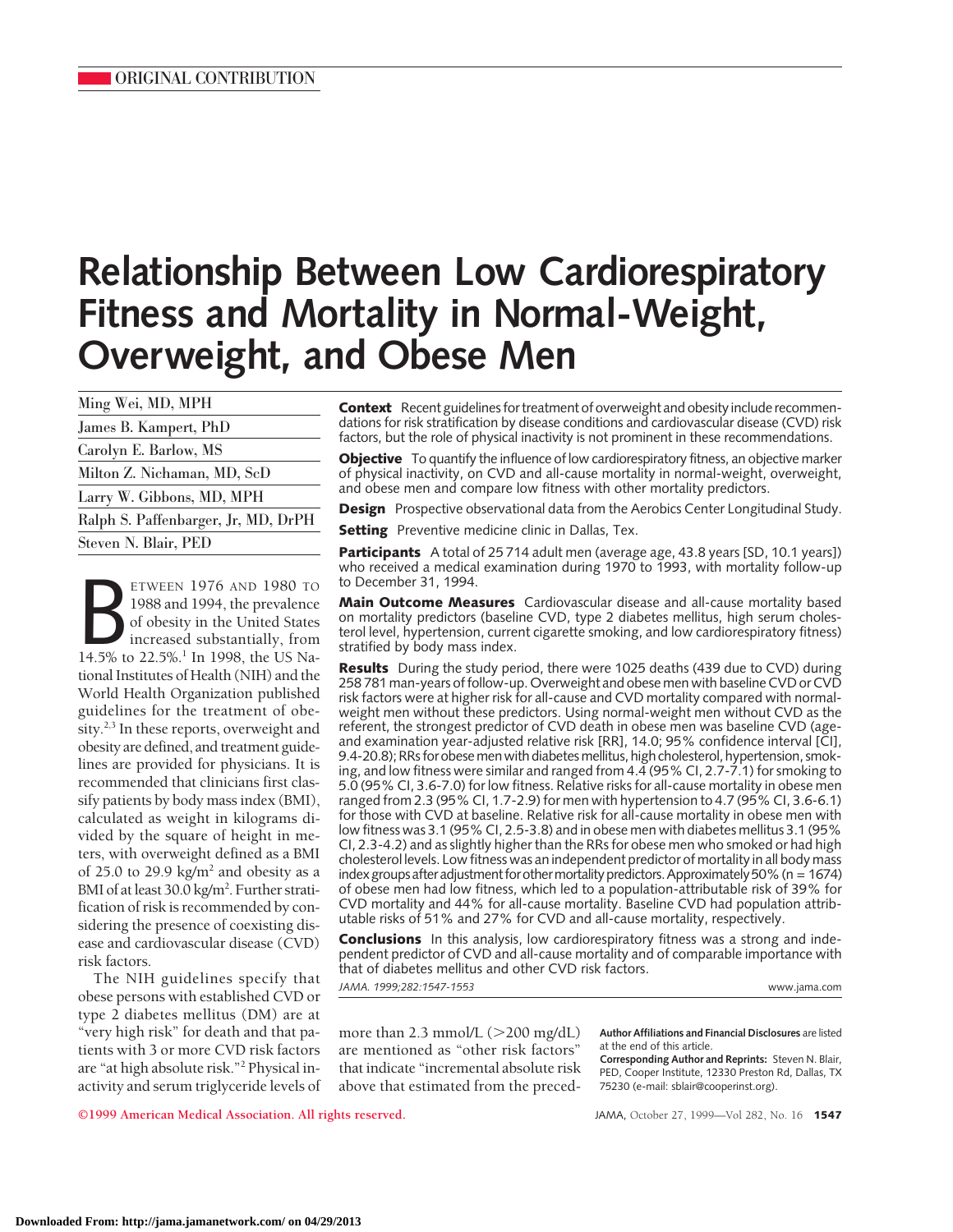ing risk factors."2 However, quantitative risk estimates are not available for these other risk factors.

It is well established that active individuals have high levels of cardiorespiratory fitness, and in controlled experimental trials, increases in exercise result in increases in fitness.<sup>4-7</sup> Cardiorespiratory fitness can be measured objectively in a laboratory and thereby provides quantifiable data that are a reliable marker of habitual physical activity. In this study, we provide quantitative risk estimates that make it possible to compare and contrast the presence of established disease, established CVD risk factors, and low cardiorespiratory fitness as they relate to CVD and all-cause mortality in normalweight, overweight, and obese men.

## **METHODS Patient Data**

This study is based on data from the Aerobics Center Longitudinal Study (ACLS), an observational study of patients examined at a preventive medicine clinic in Dallas, Tex, from 1970 to 1993. The study has been reviewed and approved annually by the Cooper Institute Institutional Review Board. Study participants come to the clinic for periodic health examinations and counseling about diet, exercise, and other lifestyle factors associated with increased risk of chronic disease. Many participants are sent by their employers for the examination, some are referred by their personal physicians, and others are selfreferred. We excluded patients with a history of cancer at baseline, those with a BMI of less than  $18.5 \text{ kg/m}^2$  at the baseline examination, those younger than age 20 at baseline, and those with less than 1 year of follow-up.

Patients came for the examination after an overnight fast of at least 12 hours and gave their informed consent to participate in the examination and the follow-up study. Patients completed an extensive self-report of demographic characteristics, personal and family health history, and health habits, including a history of smoking and physical activity questionnaire. Patients un-

derwent a physical examination by a physician. Trained technicians using procedures described in a detailed manual of operations conducted all examinations, $8-11$  which included measuring height, weight, and blood pressure<sup>12</sup>; determining cardiorespiratory fitness by administering a maximal exercise test on a treadmill; and drawing blood for blood chemistry analysis. Lipid and fasting plasma glucose levels were determined by automated techniques in the Cooper Clinic laboratory, which participates in and meets quality control standards of the Centers for Disease Control and Prevention Lipid Standardization Program.

We determined cardiorespiratory fitness using a maximal exercise test on a treadmill.<sup>13</sup> Patients began walking at 88 m/min at no elevation. At the end of the first minute, elevation was increased to 2% and thereafter increased 1% per minute until the 25th minute. For the few subjects who were able to continue beyond 25 minutes, elevation remained constant and speed was increased at each subsequent minute by 5.4 m/min. The exercise electrocardiogram was monitored continuously and blood pressure was obtained every 5 minutes. Patients continued the test to the limits of volitional fatigue. Total time of the test correlates highly (0.92) with measured maximal oxygen uptake, and we calculated maximal metabolic equivalents (METs) attained during the test (1 MET = resting metabolic rate, defined as an oxygen uptake of 3.5 mL  $\times$  $kg^{-1} \times min^{-1}$ ).<sup>14</sup>

The principal method of mortality surveillance was through the National Death Index, which has established validity and has been used widely in population-based cohort studies.<sup>15</sup> Nosologists coded the death certificates according to the *International Classification of Diseases, Ninth Revision* for both the underlying cause and up to 4 contributing causes of death.

#### **Statistical Analyses**

This study uses all-cause and CVD mortality (*International Classifications of Diseases, Ninth Revision,* codes 390449) as the outcome variables. The principal exposure variable for this report was body habitus. We assigned the men to 1 of 3 BMI categories using criteria from guidelines for the evaluation and treatment of obesity<sup>2,3</sup>: normal weight (BMI, 18.5-24.9 kg/m<sup>2</sup>), overweight (BMI, 25.0-29.9 kg/m2 ), or obese (BMI  $\geq$ 30.0 kg/m<sup>2</sup>). We calculated mortality rates for BMI strata by the presence or absence of 6 mortality predictors.

Two of the mortality predictors were disease conditions. Baseline CVD was ascertained by the medical history, physical examination, and exercise test. The definition of baseline CVD was previous myocardial infarction, stroke, myocardial revascularization, abnormal electrocardiogram at rest or during the exercise test, or failure to achieve at least 85% of a patient's age-predicted maximal heart rate during the exercise test. Some patients were unable to continue the exercise test to exhaustion. In other cases, physicians may have stopped the exercise test early due to untoward signs or symptoms. Individuals with early test termination for any of these reasons would have their cardiorespiratory fitness underestimated and would be more likely than other patients to be classified as having low fitness. The reasons for early test termination also are likely to be associated with baseline chronic disease, which could lead to early mortality. Therefore, our conservative approach was to include these patients in the baseline CVD group. The second disease condition used as an exposure variable was type 2 DM, defined as a history of physician-diagnosed type 2 DM or having fasting plasma glucose levels of at least 7.0 mmol/L ( $\geq$ 126 mg/dL).

The other 4 exposure variables were CVD risk factors: high serum cholesterol levels, defined as serum cholesterol higher than  $6.2$  mmol/L ( $>240$ mg/dL); hypertension, defined as a history of physician-diagnosed hypertension or blood pressure of at least 140/90 mm Hg; current cigarette smoking; and low cardiorespiratory fitness (maximal MET cut points for low fitness in

**1548** JAMA, October 27, 1999—Vol 282, No. 16 **©1999 American Medical Association. All rights reserved.**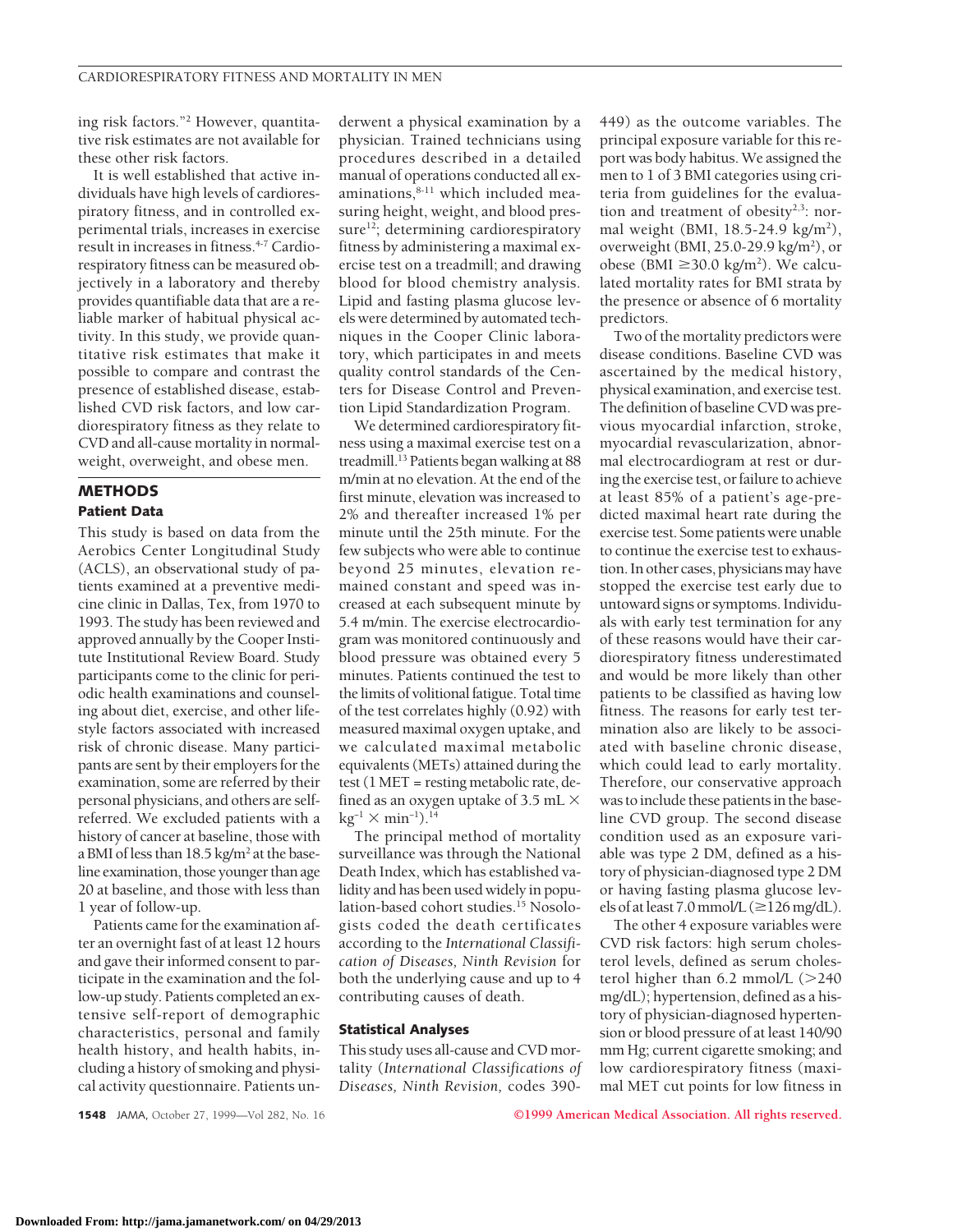**Table 1.** Baseline Characteristics, Amount of Follow-up, and Deaths by Body Mass Index Groups in 25 714 Men: Aerobics Center Longitudinal Study\*

|                                          | Body Mass Index Category, kg/m <sup>2</sup> |                               |                           |  |  |
|------------------------------------------|---------------------------------------------|-------------------------------|---------------------------|--|--|
| Characteristics                          | Normal Height<br>$(18.5 - 24.9)$            | Overweight<br>$(25.0 - 29.9)$ | Obese<br>(≥30)            |  |  |
| No. of subjects                          | 10623                                       | 11798                         | 3293                      |  |  |
| Man-years of observation                 | 112114                                      | 117639                        | 29028                     |  |  |
| No. of deaths                            | 367                                         | 500                           | 158                       |  |  |
| No. of cardiovascular disease deaths     | 126                                         | 237                           | 76                        |  |  |
| Age, y†                                  | 42.5 (10.3)                                 | 44.7 (9.8)                    | 44.5 (8.5)                |  |  |
| Exercise tolerance, METst                | 12.5(2.2)                                   | 11.2(1.9)                     | 9.7(1.7)                  |  |  |
| Body mass index, kg/m <sup>2</sup> t     | 23.2(1.3)                                   | 27.0(1.4)                     | 33.2(3.7)                 |  |  |
| Total cholesterol level, mmol/L [mg/dL]† | 5.3 (1.2) [205.0 {46.4}]                    | 5.6 (1.1) [217.0 {43.0}]      | 5.8 (1.1) [224.2 {43.0}]  |  |  |
| Triglyceride level, mmol/L [mg/dL]+      | 1.2 (1.3) [106.2 {115.0}]                   | 1.7 (1.6) [150.4 {142.0}]     | 2.3 (1.7) [204.0 {150.4}] |  |  |
| Diastolic blood pressure, mm Hg+         | 78.6 (9.1)                                  | 81.5(9.4)                     | 85.5(9.8)                 |  |  |
| Systolic blood pressure, mm Hg+          | 119.3 (13.5)                                | 122.1 (13.6)                  | 126.5 (13.8)              |  |  |
| Alcohol use, g/wk+                       | 152.6 (275.2)                               | 186.8 (312.3)                 | 182.8 (335.0)             |  |  |
| Current cigarette smoking, %             | 15.8                                        | 20.0                          | 20.3                      |  |  |
| Physically inactive, %‡                  | 28                                          | 38                            | 50                        |  |  |
| Hypertension, %                          | 17.1                                        | 26.2                          | 41.6                      |  |  |
| Diabetes mellitus, %                     | 3.0                                         | 4.7                           | 10.0                      |  |  |
| Parental cardiovascular disease, %       | 24.7                                        | 28.0                          | 28.8                      |  |  |
| Prevalent cardiovascular disease, %§     | 9.1                                         | 12.7                          | 16.5                      |  |  |

\*All tests for homogeneity across body mass index groups were significant at P<.05. MET indicates metabolic equivalent.

†Values are presented as mean (SD). ‡Men reporting no leisure-time physical activity in the 3 months before the examination.

§History of cardiovascular disease, abnormal electrocardiogram at rest or during the exercise test, or low maximal exercise heart rate.

each group were 20-39 years, 10.5; 40-49 years, 9.9; 50-59 years, 8.8; and  $\geq$  60 years, 7.5). We used cut points for the other quantitative exposure variables that have been recommended previosly.2,3,16-18

We used Cox partial likelihood methods to provide point estimates and 95% confidence interval (CI) estimates<sup>19</sup> adjusted for the covariables (age, examination year, and parental history of CVD) and other mortality predictors. All reported *P* values are 2-sided. We first calculated crude and net survival curves for the 3 BMI categories. We calculated age- and examination yearadjusted CVD and all-cause mortality rates for the 3 BMI categories. We then performed cross-tabulation analyses of age- and examination year-adjusted mortality rates using the BMI categories and the presence or absence of the primary exposure variables. We repeated these cross-tabulations with additional adjustment for parental history of CVD and each of the other exposures. We also calculated multivariate-adjusted population-attributable risks (PAR) as  $p_c$  (1-1/RR), where  $p_c$  is the proportion of exposed decedents and relative risk (RR) is the adjusted RR for the exposure.<sup>20</sup> Note that adjusted PARs for separate factors do not sum to the adjusted PAR for the combined factors, $^{21}$  unless these factors are mutually exclusive.<sup>22</sup>

## **RESULTS**

The study population included 25 714 men followed up for approximately 10 years, for a minimum of 1 year.

Baseline characteristics of study participants by BMI categories are shown in **TABLE 1**. The population is homogeneous, with more than 95% white and about 80% college graduates. Most of the subjects were executives and professionals. Prevalence rates for normal weight, overweight, and obesity were 41%, 46%, and 13%, respectively. Men who were overweight or obese were more likely than the normalweight men to have baseline disease, smoke cigarettes, be sedentary, and

**Figure.** Survival Curves for Cardiovascular Disease and All-Cause Mortality by Body Mass Index (BMI) Categories



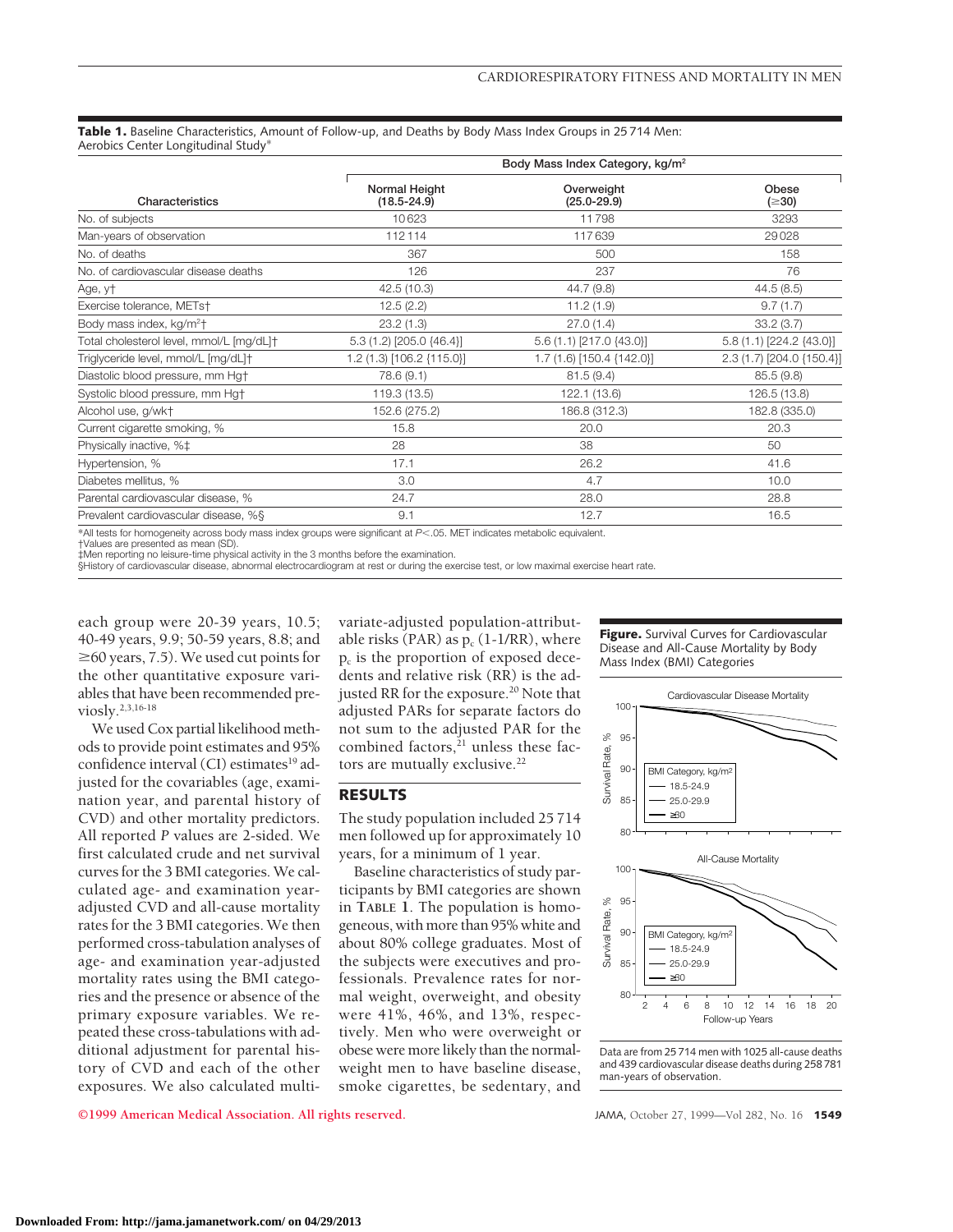have a family history of CVD. Overweight and obese men also had less favorable levels of clinical and health habit variables than normal-weight men.

During the follow-up period, there were 1025 deaths (439 due to CVD) during the 258 781 man-years of followup. Survival curves for CVD and allcause mortality by BMI category are presented in the **FIGURE**. Obese men had a 2.6 times higher risk for CVD (95% CI, 2.0-3.6) and a 1.9 times higher risk for all-cause mortality (95% CI, 1.5- 2.3), after adjustments were made for age and examination year compared with normal-weight men. Overweight men had intermediate death rates between normal-weight and obese men. The age- and examination yearadjusted RR for CVD and all-cause mortality (calculated by cross-tabulating categories of BMI and presence or absence of other exposure variables and using the referent category of normalweight men who did not have the specific mortality predictor) are shown in **TABLE 2**. Obese men with CVD at baseline had a higher risk for CVD mortality and all-cause mortality than did normal-weight men with no history of CVD. Results of the analyses for DM, hypertension, elevated cholesterol levels, current smoking, and lowcardiorespiratory fitness showed similar patterns of risk for each of these

**Table 2.** Age- and Examination Year-Adjusted Relative Risk (RR) of Cardiovascular Disease and All-Cause Mortality by Body Mass Index (BMI) and Other Mortality Predictors in 25 714 Men\*

|                                                                                                                                                                                                   | Normal Weightt                |                | Overweight†                     |                  | Obese†                        |                   |
|---------------------------------------------------------------------------------------------------------------------------------------------------------------------------------------------------|-------------------------------|----------------|---------------------------------|------------------|-------------------------------|-------------------|
| <b>Mortality Predictor</b>                                                                                                                                                                        | No. of Deaths<br>(No. of Men) | RR (95% CI)    | No. of Deaths<br>(No. of Men)   | RR (95% CI)      | No. of Deaths<br>(No. of Men) | RR (95% CI)       |
|                                                                                                                                                                                                   |                               |                | Cardiovascular Deaths (n = 439) |                  |                               |                   |
| Cardiovascular disease                                                                                                                                                                            |                               |                |                                 |                  |                               |                   |
| No                                                                                                                                                                                                | 54 (9653)                     | 1.0 (referent) | 110 (10 306)                    | $2.0(1.5-2.8)$   | 29 (2750)                     | $2.6(1.6-4.0)$    |
| Yes                                                                                                                                                                                               | 72 (970)                      | $6.9(4.8-8.9)$ | 127 (1492)                      | $8.1(6.4-12.3)$  | 47 (543)                      | 14.0 (9.4-20.8)   |
| Type 2 diabetes mellitus<br>No                                                                                                                                                                    | 106 (10 301)                  | 1.0 (referent) | 190 (11 242)                    | $1.7(1.4-2.2)$   | 52 (2962)                     | $2.5(1.8-3.4)$    |
| Yes                                                                                                                                                                                               | 20 (322)                      | $2.2(1.4-3.6)$ | 47 (556)                        | $3.9(2.8-5.6)$   | 24 (331)                      | $4.9(3.2 - 7.7)$  |
| Cholesterol levels<br>$\leq$ 6.2 mmol ( $\leq$ 240 mg/dL)                                                                                                                                         | 89 (9002)                     | 1.0 (referent) | 137 (8821)                      | $1.6(1.2 - 2.1)$ | 38 (2332)                     | $2.1(1.4-3.1)$    |
| $>6.2$ mmol ( $>240$ mg/dL)                                                                                                                                                                       | 37 (1621)                     | $1.4(0.9-2.0)$ | 100 (2977)                      | $2.8(2.1-3.7)$   | 38 (961)                      | $4.7(3.2-6.8)$    |
| Hypertension                                                                                                                                                                                      |                               |                |                                 |                  |                               |                   |
| No.                                                                                                                                                                                               | 63 (8800)                     | 1.0 (referent) | 126 (8706)                      | $2.1(1.6-2.9)$   | 35 (1923)                     | $3.4(2.2-5.1)$    |
| Yes                                                                                                                                                                                               | 63 (1823)                     | $2.6(1.9-3.8)$ | 111 (3092)                      | $3.4(2.5-4.6)$   | 41 (1370)                     | $4.5(3.0-6.6)$    |
| Current smoker<br>No                                                                                                                                                                              | 93 (8942)                     | 1.0 (referent) | 173 (9446)                      | $1.8(1.4-2.4)$   | 56 (2623)                     | $2.9(2.0-4.0)$    |
| Yes                                                                                                                                                                                               | 33 (1681)                     | $2.1(1.4-3.1)$ | 64 (2352)                       | $3.3(2.4-4.5)$   | 20 (670)                      | $4.4(2.7 - 7.1)$  |
| Low fitness<br>No                                                                                                                                                                                 | 81 (9636)                     | 1.0 (referent) | 113 (9505)                      | $1.5(1.1-2.0)$   | 16 (1619)                     | $1.6(1.0-2.8)$    |
| Yes                                                                                                                                                                                               | 45 (987)                      | $3.1(2.2-4.5)$ | 124 (2293)                      | 4.5 (3.4-6.0)    | 60 (1674)                     | $5.0(3.6-7.0)$    |
|                                                                                                                                                                                                   |                               |                | All-Cause Deaths ( $n = 1025$ ) |                  |                               |                   |
| Cardiovascular disease                                                                                                                                                                            |                               |                |                                 |                  |                               |                   |
| No                                                                                                                                                                                                | 243 (9653)                    | 1.0 (referent) | 307 (10 306)                    | $1.3(1.1-1.5)$   | 86 (2750)                     | $1.7(1.3-2.1)$    |
| Yes                                                                                                                                                                                               | 124 (970)                     | $2.7(2.1-3.3)$ | 193 (1492)                      | $3.0(2.5-3.7)$   | 72 (543)                      | $4.7(3.6-6.1)$    |
| Type 2 diabetes mellitus<br>No                                                                                                                                                                    | 328 (10 301)                  | 1.0 (referent) | 415 (11 242)                    | $1.2(1.0-1.4)$   | 114 (2962)                    | $1.7(1.4-2.1)$    |
| Yes                                                                                                                                                                                               | 39 (322)                      | $1.5(1.1-2.1)$ | 85 (556)                        | $2.4(1.9-3.1)$   | 44 (331)                      | $3.1 (2.3 - 4.2)$ |
| Cholesterol levels<br>$\leq$ 6.2 mmol ( $\leq$ 240 mg/dL)                                                                                                                                         | 277 (9002)                    | 1.0 (referent) | 317 (8821)                      | $1.2(1.0-1.4)$   | 88 (2332)                     | $1.5(1.2-1.9)$    |
| $>6.2$ mmol ( $>240$ mg/dL)                                                                                                                                                                       | 90 (1621)                     | $1.1(0.9-1.4)$ | 183 (2977)                      | $1.7(1.4-2.0)$   | 70 (961)                      | $2.7(2.1-3.5)$    |
| Hypertension<br>No                                                                                                                                                                                | 233 (8800)                    | 1.0 (referent) | 277 (8706)                      | $1.3(1.1 - 1.5)$ | 82 (1923)                     | $2.1(1.6-2.7)$    |
| Yes                                                                                                                                                                                               | 134 (1823)                    | $1.6(1.3-2.0)$ | 223 (3092)                      | $1.9(1.6-2.3)$   | 76 (1370)                     | $2.3(1.7-2.9)$    |
| Current smoker<br>No                                                                                                                                                                              | 283 (8942)                    | 1.0 (referent) | 369 (9446)                      | $1.3(1.1-1.5)$   | 113 (2623)                    | $1.8(1.5-2.3)$    |
| Yes                                                                                                                                                                                               | 84 (1681)                     | $1.7(1.3-2.1)$ | 131 (2352)                      | $2.1(1.7-2.5)$   | 45 (670)                      | $3.0(2.2 - 4.2)$  |
| Low fitness<br>No                                                                                                                                                                                 | 265 (9636)                    | 1.0 (referent) | 279 (9505)                      | $1.1(1.0-1.3)$   | 35 (1619)                     | $1.1 (0.8 - 1.5)$ |
| Yes                                                                                                                                                                                               | 102 (987)                     | $2.2(1.8-2.8)$ | 221 (2293)                      | $2.5(2.1-3.0)$   | 123 (1674)                    | $3.1(2.5-3.8)$    |
| *Patients with a BML of 18.5 to 24.9 kg/m <sup>2</sup> and without the mortality predictor served as the referent group for each analysis. Patients who were younger than 20 years, had a history |                               |                |                                 |                  |                               |                   |

\*Patients with a BMI of 18.5 to 24.9 kg/m² and without the mortality predictor served as the referent group for each analysis. Patients who were younger than 20 years, had a history<br>of cancer, or had a BMI of less than 18.

**1550** JAMA, October 27, 1999—Vol 282, No. 16 **©1999 American Medical Association. All rights reserved.**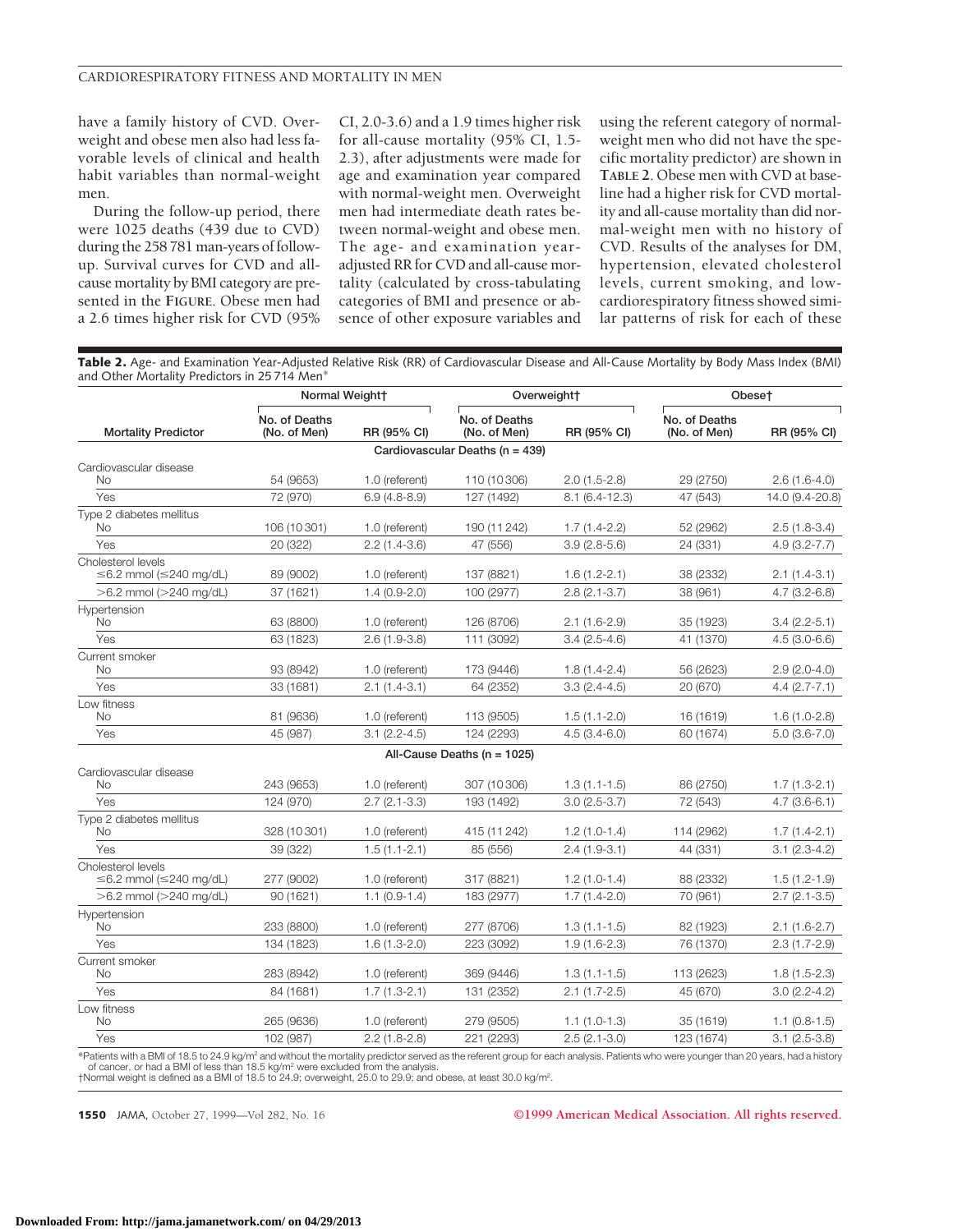other risk predictors. When compared with the referent category, men with the other mortality predictors had a steep direct gradient of risk across BMI categories.

We repeated the analyses presented in Table 2 with additional adjustment for parental history of CVD and each of the other exposure variables (data not shown). The pattern of results was similar to those in Table 2, although RRs were attenuated with the multivariate adjustment. However, each of the exposure variables remained significantly associated with mortality in the overweight and obese men. We also repeated the analyses in Table 2 for 2 groups of men, those followed up for less than 10 years and those followed up for 10 or more years. The results from each of these analyses (data not shown) were similar to those presented in Table 2.

There were substantial differences in the prevalence of the mortality predictors in overweight and obese men. For example, for the 3293 obese men, low fitness was the most common predictor with a prevalence rate about 5 times higher than that of DM, which was the least common predictor. Hypertension had the highest prevalence in normal-weight and overweight men. The multivariate-adjusted RRs and num-

ber of men with each of the mortality predictors for each BMI category, along with the PAR for both CVD and allcause mortality, are shown in **TABLE 3**. We performed a separate series of analyses in each BMI stratum and calculated multivariate-adjusted RRs for each mortality predictor. The referent category for each of these analyses was the group of men within that BMI stratum who did not have the specific mortality predictor.

From the perspective of an individual patient, presence of CVD at baseline is the strongest predictor of death in all BMI strata, although low fitness is similar to baseline CVD as a mortality predictor in obese men. From a population perspective, baseline CVD has the highest PAR in normal-weight men, and CVD and low fitness have comparable PARs in overweight and obese men.

### **COMMENT**

Overweight and obesity are prevalent in the United States and in many other countries. $1-3$  In the cohort of welleducated men examined in this study, 46% were overweight and 13% were obese, which is similar to percentage rates for a representative sample of US men.<sup>1</sup> When compared with normalweight men in our study, obese men

had an almost 3-fold higher risk of CVD mortality and a 2-fold higher risk of allcause mortality. These rates are comparable to other studies.<sup>23,24</sup> The principal purpose of our study was to evaluate low cardiorespiratory fitness as a quantifiable high-risk characteristic in normal-weight, overweight, and obese men and to compare its effect on mortality with that of other risk indicators described in the obesity treatment guidelines.<sup>2,3</sup> Although cardiorespiratory fitness has a genetic component, which explains 25% to 40% of the variation in fitness,25,26 it is clear that habitual physical activity is the other major determinant of fitness, and fitness is improved in most individuals with appropriate exercise participation.<sup>4-7</sup>

Data presented in this article support the hypothesis that low cardiorespiratory fitness adds to overweight and obesity in influencing mortality adversely. The strongest predictor of mortality in our data was baseline CVD, which was expected. All other characteristics that we evaluated (DM, elevated cholesterol levels, hypertension, current cigarette smoking, and low fitness) were comparable predictors of mortality in both overweight and obese men. Overweight men with any of the mortality predictors other than CVD

**Table 3.** Multivariate Adjusted Relative and Population Attributable Risks (PAR) of Cardiovascular Disease and All-Cause Mortality by Body Mass Index (BMI) Categories and Other Characteristics in 25 714 Men\*

|                                    | Normal Weightt                  |                                 | Overweight <sup>+</sup> |                  | Obeset                          |                               |                                 |                                 |                                |
|------------------------------------|---------------------------------|---------------------------------|-------------------------|------------------|---------------------------------|-------------------------------|---------------------------------|---------------------------------|--------------------------------|
|                                    | RR (95% CI) [PAR, %] $\ddagger$ |                                 | RR (95% CI) [PAR, %]‡   |                  |                                 |                               | RR (95% CI) [PAR, %] $\ddagger$ |                                 |                                |
| <b>Mortality Predictor</b>         | No.<br>of<br>Men                | Cardiovascular<br>Disease Death | All-Cause<br>Mortality  | No.<br>οf<br>Men | Cardiovascular<br>Disease Death | All-Cause<br>Mortality        | No.<br>οf<br>Men                | Cardiovascular<br>Disease Death | All-Cause<br>Mortality         |
| Baseline cardiovascular<br>disease | 845                             | $4.6(3.1 - 6.8)[45]$            | $2.3(1.8-2.9)$ [19]     | 1267             | $3.5(2.6-4.7)$ [38]             | $.6 - 2.4$ [19]<br>2.0<br>(1) | 543                             | 5.8 (3.5-9.7) [51]              | $2.4(1.7-3.5)$ [27]            |
| Diabetes mellitus                  | 322                             | 1.5 (0.9-2.4) [5]               | $1.3(0.9-1.8)$ [2]      | 556              | 1.7 (1.2-2.3) [8]               | $1.6(1.3-2.0)$ [6]            | 331                             | 1.9 (1.1-3.1) [15]              | $.5(1.1-2.2)$ [9]              |
| High cholesterol levels            | 1621                            | 1.2 (0.8-1.7) [5]               | $1.0(0.8-1.3)$ [0]      | 2977             | $1.6(1.2 - 2.1)$ [16]           | $1.3(1.1-1.6)[8]$             | 961                             | $2.1(1.3-3.3)[26]$              | .7 (1.2-2.3) [18]              |
| Hypertension                       | 1823                            | $(1.4 - 3.0)$ [26]<br>2.1       | $.5(1.2-1.9)$ [12]      | 3092             | $1.4(1.1-1.8)$ [13]             | $1.4(1.2 - 1.7)$ [13]         | 1370                            | 1.4 (0.9-2.3) [15]              | $(0.8 - 1.4)$ [4]<br>$\cdot$ 1 |
| Current smoker                     | 1681                            | (1.2-2.6) [11]                  | 1.4 (1.1-1.8) [7]       | 2352             | 10 (1.2-2.3) 10                 | $1.5(1.2-1.9)$ [9]            | 670                             | 1.3 (0.8-2.3) [6]               | 1.5 (1.0-2.1) [9]              |
| Low fitness                        | 987                             | $(1.1 - 2.5)$ [15]              | 1.6 (1.3-2.1) [10]      | 2293             | $1.9(1.4-2.5)$ [25]             | $(1.4 - 2.0)$ [18]            | 1674                            | $2.0(1.2-3.6)$ [39]             | $2.3(1.5-3.4)[44]$             |

%Diabetes mellitus is for subjects with a history of diabetes or who had baseline fasting plasma glucose of at least 7.0 mmol/L (≥126 mg/dL); high cholesterol levels, higher than 6.2\*<br>mmol/L (>240 mg/dL); hypertension, a smoker, a self-report of smoking at the baseline examination; and baseline cardiovascular disease, a history of myocardial infarction, stroke, or revascularization or an abnormal resting or exercise electrocardiogram (including a maximal exercise heart rate <85% of the age-predicted value). Normal weight is defined as a BMI of 18.5 to 24.9; overweight,  $25.0$  to  $29.9$ ; and obese, at least  $30.0$  kg/m<sup>2</sup>.

+Of the 10623 men in the normal-weight group, 367 died with 126 due to cardiovascular disease; of the 11798 men in the overweight group, 500 died with 237 due to cardio-<br>vascular disease; and of the 3293 men in the obese g

‡Relative risks (RRs) and PARs are adjusted for age, examination year, BMI as a continuous variable, parental history of cardiovascular disease, andall other characteristics in the table. The referent category for each attributable risk analysis includes men in a specific BMI stratum who did not have the particular mortality predictor. CI indicates confidence interval.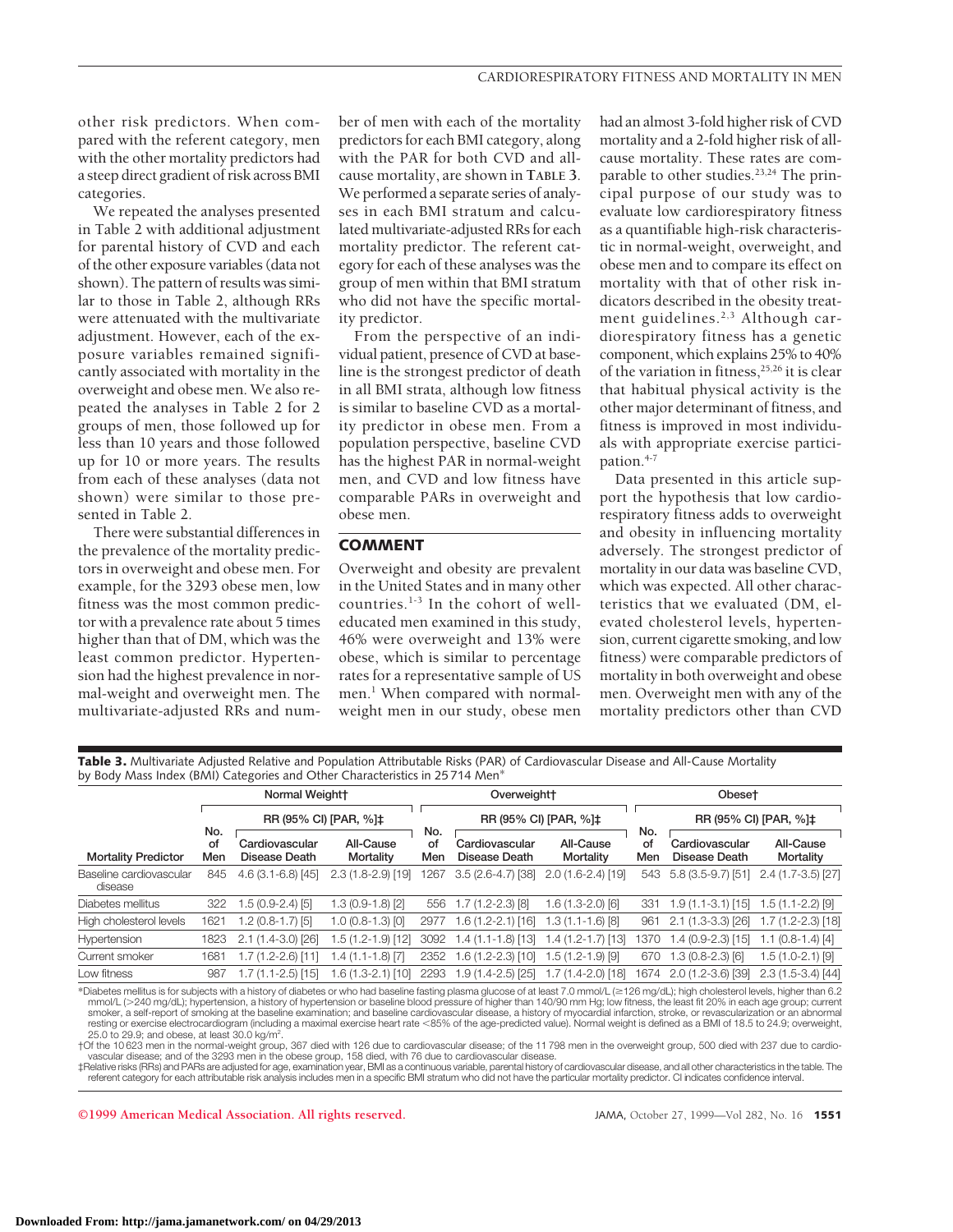had about a 3-fold higher CVD death rate and a 2-fold higher all-cause death rate when compared with normalweight men without the condition. Obese men with any one of the other characteristics other than baseline CVD had CVD death rates about 5-fold higher and all-cause death rates about 3-fold higher than in normal-weight men without the characteristic.

Low cardiorespiratory fitness was a strong predictor of mortality in our cohort, with RRs comparable with, if not greater than, the RRs for DM, high cholesterol levels, hypertension, and current cigarette smoking (Table 2 and Table 3). Our findings suggest that it is as important for a clinician to assess an obese patient's fitness status as it is to measure fasting plasma glucose and cholesterol levels, evaluate blood pressure, and inquire about smoking habits. We recognize that many, if not most, primary care physicians may not have an exercise testing laboratory and that the cost of such measurements exceed those needed for obtaining blood lipid and glucose levels and measuring blood pressure. However, there is an extensive network of community facilities such as health clubs or YMCAs and YWCAs that offer fitness testing services performed by well-trained exercise clinicians for a modest cost.

If fitness testing is not feasible, we encourage clinicians to evaluate their patients' physical activity habits. This is probably important for all patients, but in view of our results, it is essential for overweight and obese patients. For example, the Physician Assisted Counseling for Exercise program includes simple scales to assess patients' activity patterns and their motivational readiness to become more active, 27,28 and the program's efficacy has been confirmed. A behaviorally based, lifestyle, physical activity, counseling approach, in which sedentary individuals are encouraged to integrate more activity into their daily routines, by climbing stairs, taking short walks, and generally increasing daily activity, has been shown to be effective over a 2-year period.29-31

PAR estimates for any characteristic are based on several assumptions and must be interpreted carefully. However, overweight or obese patients with baseline CVD have substantially increased risk for death, although the RRs for low fitness presented in Table 3 are nearly as high as they are for CVD. From a public health perspective, low fitness, with its high prevalence, also should receive attention. About 50% of the obese men in our study were unfit, whereas 16% had baseline CVD and 10% had DM. The prevalence of these conditions was 19%, 11%, and 5%, respectively, in overweight men. The PAR for all-cause mortality in obese men underscores the importance of low fitness. If the association between fitness and mortality is causal and if all obese unfit men in our cohort had been fit, there might have been as many as 44% fewer deaths among obese men in our study. If none of these men had CVD at baseline, there might have been as many as 27% fewer deaths. In overweight men, the PARs for all-cause mortality were comparable for low fitness and prevalent CVD.

Our study has several strengths. Our data on cardiorespiratory fitness are determined by a maximal exercise test on a treadmill, and the fitness data provide quantitative risk estimates. We also have laboratory measurements of CVD risk factors, which provide objective data on the other mortality predictors included in this report, and an extensive physical examination, which allows for thorough evaluation of the presence or absence of baseline disease. Our large sample size allowed us to perform cross-tabulation analyses to evaluate the various risk predictors by BMI strata and to analyze data in 2 follow-up intervals.

A limitation of our study is that it included only men, because we do not yet have enough deaths in the women in our cohort to perform analyses similar to those reported herein. However, in our previous reports on fitness in which we have been able to perform parallel analyses in men and women, results are generally similar.<sup>8</sup> We also have few members of minority groups in our cohort,

and the men in our study are primarily from mid- to upper-socioeconomic strata, so generalization to other groups should be done with caution. We only have baseline data on fitness, other exposures, and weight, so we do not know if changes in any of these variables occurred during follow-up or from the influence of possible changes on the results.

In conclusion, low cardiorespiratory fitness is as important as type 2 DM and other CVD risk factors as a predictor of CVD mortality and all-cause mortality in overweight or obese men. Clinicians should evaluate fitness in their patients just as they now obtain a medical history and measure blood pressure and cholesterol and plasma glucose levels. Evaluating fitness, or at least physical activity, allows for more complete risk stratification in overweight and obese patients and can enhance clinical decision making.

**Author Affiliations:** The Cooper Institute for Aerobics Research (Drs Wei, Kampert, and Blair and Ms Barlow), and Cooper Clinic (Dr Gibbons), Dallas, Tex; Westat Inc, Rockville, Md (Dr Nichaman); and Department of Health Research and Policy, Stanford University School of Medicine, Stanford, Calif (Dr Paffenbarger).

**Financial Disclosures:** Dr Blair has served as a consultant for Knoll Pharmaceutical Co, Mount Olive, NJ; Roche Laboratories, Nutley, NJ; and General Mills, Minneapolis, Minn; has received research funding from Polar Electro Oy, Oulu, Finland; McNeil Consumer Products, Fort Washington, Pa; and Knoll Pharmaceutical Co; has served on the scientific advisory boards of Life Fitness International, Franklin Park, Ill; E-Med, St Paul, Minn; Jenny Craig, LaJolla, Calif; and Bally Total Fitness Sports Medicine, Chicago, Ill; holds stock in LEARN Center, Dallas, Tex; and is on the board of directors for E-Med.

**Funding/Support:** This work was supported in part by US Public Health Service research grant AG06945 from the National Institute on Aging, Bethesda, Md, and by several grants from private contributors.

**Acknowledgment:** We thank the physicians and technicians of the Cooper Clinic for collecting the data for this study, Kenneth H. Cooper, MD, for initiating the Aerobics Center Longitudinal Study, Melba S. Morrow, MA, for editorial assistance, and Stephanie Parker for secretarial support. We are grateful for the guidance of the Scientific Advisory Board of the Cooper Institute.

#### **REFERENCES**

**1.** Flegal KM, Carroll MD, Kuczmarski RJ, Johnson CL. Overweight and obesity in the United States: prevalence and trends, 1960-1994. *Int J Obes Relat Metab Disord*. 1998;22:39-47.

**2.** National Institutes of Health, National Heart, Lung, and Blood Institute. *Clinical Guidelines on the Identification, Evaluation, and Treatment of Overweight and Obesity in Adults: The Evidence Report*. Rockville, Md: National Institutes of Health, National Heart, Lung, and Blood Institute; 1998:1-228.

**1552** JAMA, October 27, 1999—Vol 282, No. 16 **©1999 American Medical Association. All rights reserved.**